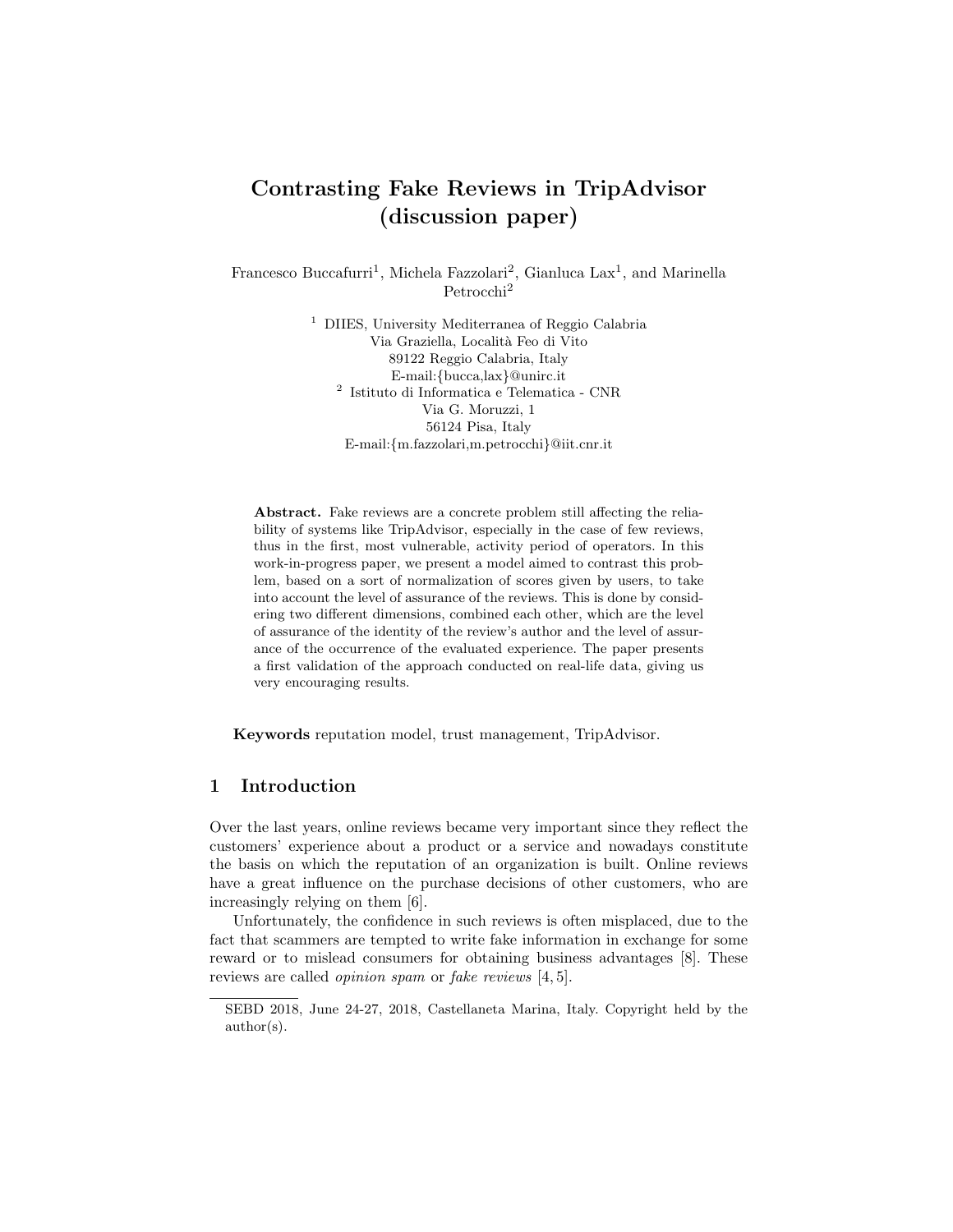The identification of fake reviews is not an easy task, since they can be identical to genuine ones. Nevertheless, several automatic techniques have been proposed in recent years. Fake reviews detection involves the identification of a set of features, linked with the content (review centric features) or with the review author (reviewer centric features).

Most of the existing machine learning approaches are not sufficiently effective in spotting fake reviews, nevertheless they are more reliable than manual detection. There exist several studies in the literature that rely on machine learning approaches and consider different set of review features [7, 10]. Further studies consider also reviewer centric features [9], which cannot be extracted from the text of a single review. In addition, graph-theory based approaches have been investigated to find relationships between reviews and their corresponding authors [3]. The spam detection techniques that combine reviews features and reviewers behaviors normally lead to better results [11].

In this work-in-progress paper we propose an approach different from the previous fake review detection approaches. Moreover, we introduce a reputation model and its preliminary experimental validation, designed to contrast the phenomenon of fake reviews in TripAdvisor. TripAdvisor is a very famous travel Website collecting reviews of travel-related contents. On the basis of these reviews, an aggregate score of each content is shown. Due to the economic value related to the effects of this system, and despite the efforts declared by TripAdvisor, the system is not immune from the problem of dishonest reviews, aimed either to fictitiously promote a given operator (i.e., self promoting attack) or to denigrate a competitor (i.e., slandering attack). Therefore, the noise occurring in the reviews derives not only from physiological subjectivity of the users [1]. Starting from a preliminary proposal [2], we define a model and a consequent methodology aimed to (partially) purify the system from the noise coming from fake reviews, in order to obtain more reliable normalized scores. This is done by considering two different dimensions, combined each other, which are the level of assurance of the identity of the review's author and the level of assurance of the occurrence of the evaluated experience.

It is worth noting that the approach here proposed is heuristic and any feature used to compute the trust is based on reasonable argumentations and ad hoc observations of the phenomenon, with no a specific validation of any single feature. Anyway, the paper is just aimed to give a general experimental validation of the whole approach and, thus, of the global combination of any feature.

The novel contributions, w.r.t. the initial proposal presented in [2], is that the model does not introduces new features required to TripAdvisor (in favor of the practical relevance of the proposal) and that this paper includes also an experimental validation of real-life TripAdvisor data.

The structure of the paper is the following. In the next section, we define the proposed reputation model. In Section 3, we describe the experiments carried out to validate our proposal. Finally, our conclusions are summarized in Section 4.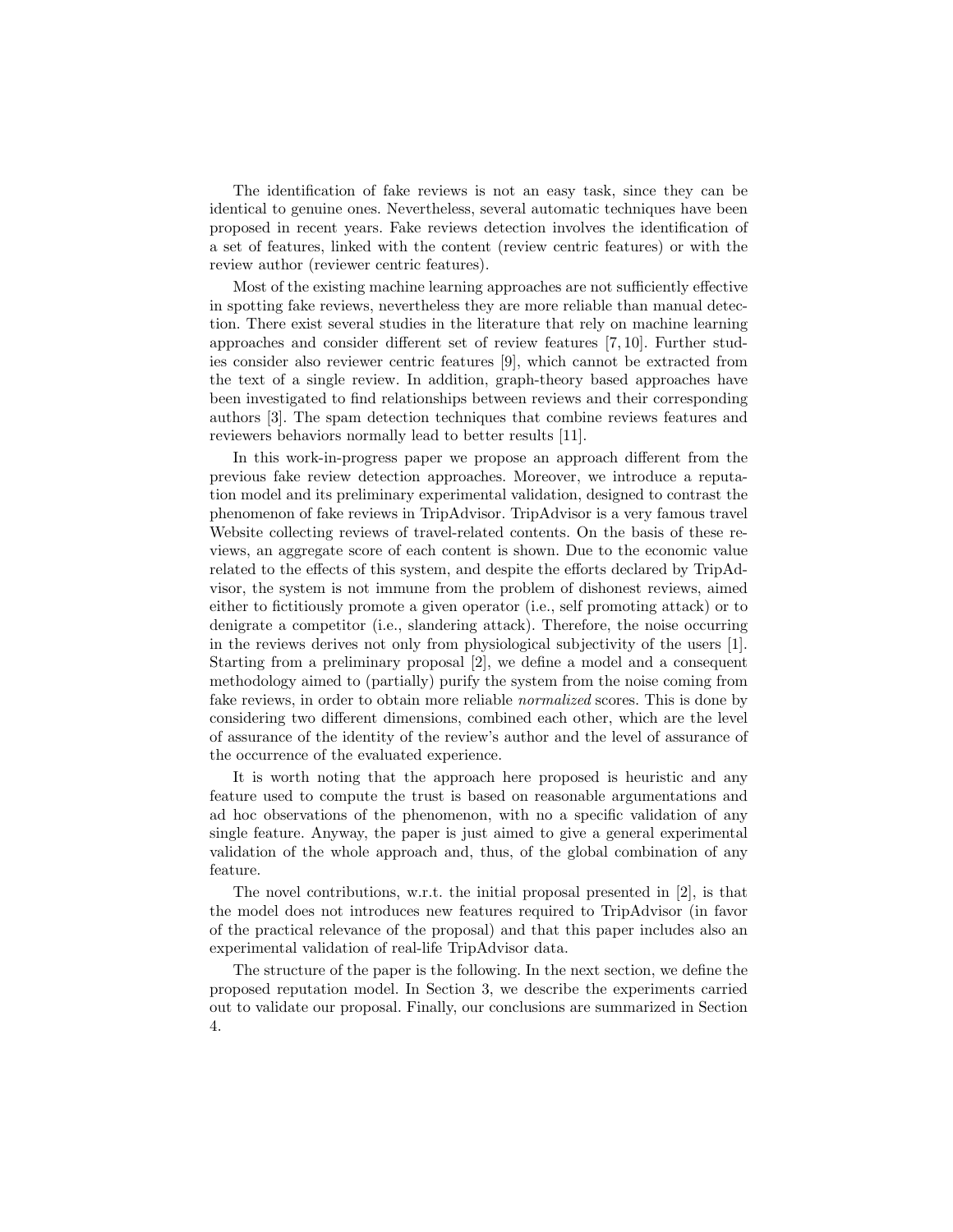# 2 The Reputation Model

In this section, we describe our reputation model, whose components are listed in the following.

- 1. A set U of users, corresponding to the set of travelers, potentially covering all Web users.
- 2. A set S of service providers, corresponding to the set of restaurants, bars, hotels, and other operators registered to TripAdvisor.
- 3. For each service provider  $s \in S$ , a list of feedbacks  $R(s)$  (which are the reviews), each corresponding to a transaction. A feedback  $r_s \in R(S)$  for the service provider s is a tuple  $\langle u, d, v, k, t, I \rangle$ , where u is the author of the feedback, d is the time of the feedback, v is the time of the transaction, k is the score given by  $u$  on  $s$  (it is the aggregate score – also detailed into different dimensions),  $t$  is a text motivating  $k$  (it is the text included by the user to describe the experience) and  $I$  is the set of additional resources (it is the images posted by the user). Concerning  $u$ , we rely on the set of attributes which can be drawn from the system (and also by using external sources, like social-network sources).

The transaction corresponding to a feedback  $r_s$  is denoted by  $t_r$ . To implement the notion of certified reputation in this model, for a given feedback  $r_s$ , we need two basic measures, which are both numbers ranging in the interval  $[0, 1]$ : (1) the trustworthiness of the identity of u, denoted by  $trust(u)$ , and (2) the trustworthiness of the transaction  $t_r$ , denoted by  $trust(t_r)$ .

The first measure  $trust(u)$  is related to identity management issues and is a measure of the level of assurance of identity proofing given by the registration phase into the reputation system. Observe that we do not consider the level of assurance of the authentication phase, thus assuming that no attacks on accounts of users occur. This measure may take into account also external information associated with the digital identity of the user in the system (e.g., information coming from different sources as online social networks). We remark that the trustworthiness of the identity of  $u$  is directly related to misbehaving users, as any malicious activity is facilitated when the level of assurance of user identity is low. The trustworthiness of the transaction, denoted by  $trust(t<sub>r</sub>)$  is equally important. Indeed, fake reviews usually correspond to transactions that never occurred.

On the basis of the two measures above, we measure the trustworthiness trust( $r_s$ ) of a feedback  $r_s = \langle u, d, v, k, t, I \rangle$  associated with a transaction  $t_r$ , by the function  $trust(r_s) = f(trust(u), trust(t_r))$  such that the higher  $trust(u)$  and trust( $t_r$ ), the higher trust( $r_s$ ). In this paper, we experiment as first attempt a simple function  $f$  which is the linear combination of the two contributions. Once  $trust(r<sub>s</sub>)$  has been computed, the score k of the feedback  $r<sub>s</sub>$  is corrected on the basis of the overall trustworthiness  $trust(r<sub>s</sub>)$  by means of a function  $g(trust(r<sub>s</sub>))$ . This function is build is such a way that the score  $k$  is much closer to the average score obtained by the service provider s as the value  $trust(r<sub>s</sub>)$  is low.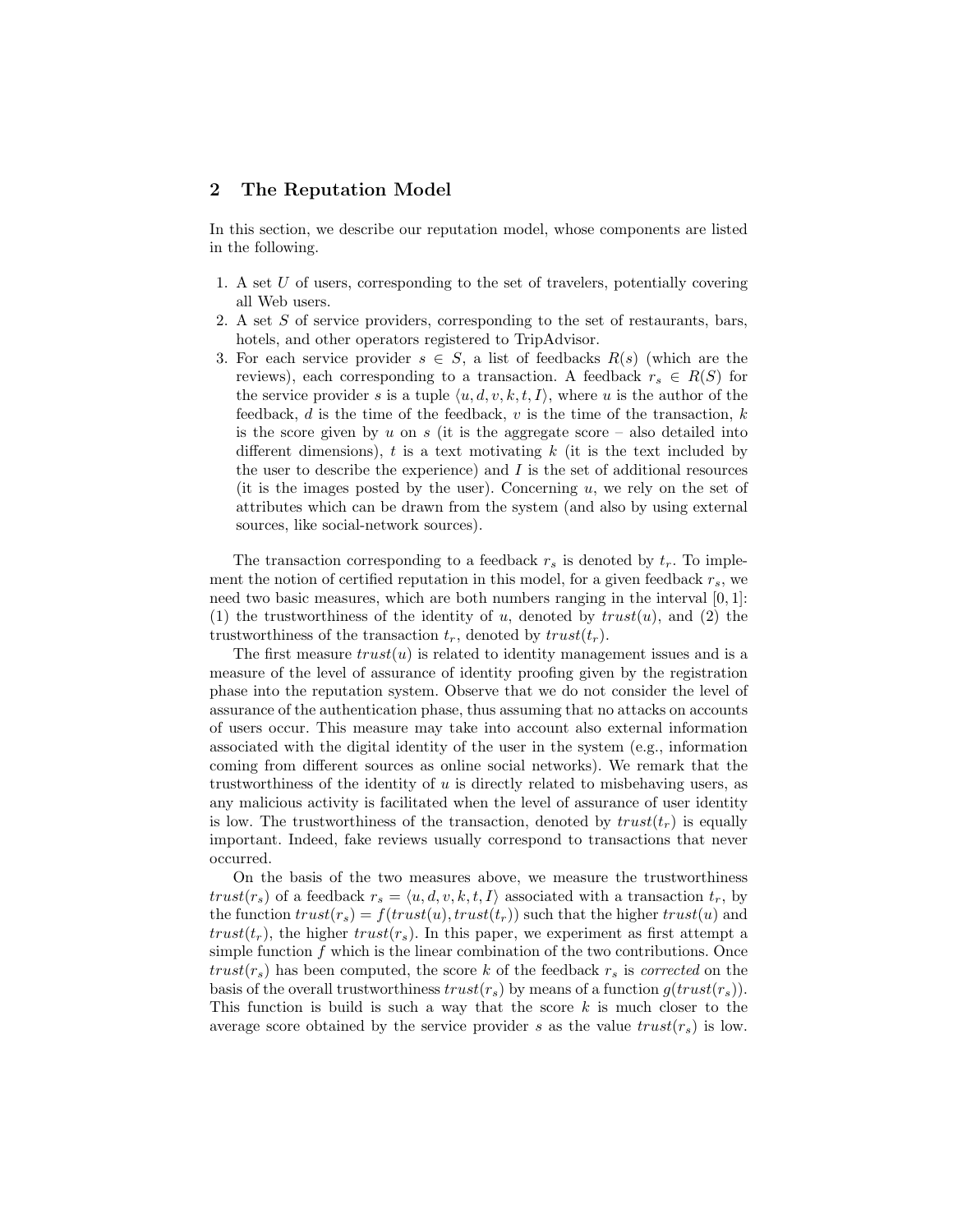Specifically,  $g(k) = \frac{(a+trust(r_s))\cdot k}{\sum_{s' \in B(S)} (a+trust)}$  $\frac{(\alpha + trust(r_s)) \cdot k}{(n + trust(r'_s))}$ , where  $\alpha$  is s suitable (small) offset to avoid null terms. This way, the mean computed over all the scores obtained by the

operator s is just the mean weighted by trust values (shifted by  $\alpha$ ) of each review. Therefore, we obtain the *normalized* feedback  $r_s^*$  as  $r_s^* = \langle u, d, v, g(k), t, I \rangle$ .

Let us explain now how  $trust(u)$ , representing the level of assurance of identity the user u authoring the review, is computed. Of course, a significant part of the current weakness of the reputation system of TripAdvisor is based on the weakness of its digital identity management system.

Concerning  $trust(u)$ , we observe that the registration phase of TripAdvisor does not force the user to provide any non-self declared credential. Anyway, the possibility of registering via an existing Facebook profile is also allowed.

To compute the level of assurance of the identity, we consider in our model the following features (which are, in turn, numbers from 0 to 1).

- $-$  re (reviewer experience): it measures the seniority of the user in the system.
- $-tc$  (text coherence): it measures the coherence of the known information about the user (for example, the gender) and the text.
- $-$  rc (review count): it measures the number of reviews of the user. This feature is related to the fact that often fake reviews are done through accounts aimed to a specific goal (for example, for self-promotion or slandering attacks), so they are not reused massively, also to avoid the linkage with de-anonymizing information.
- $fi$  (Facebook identity): it measures the level of assurance of the Facebook identity of the user (it is trivially 0 if the TripAdvisor account is not associated with a Facebook profile). Concerning this feature, we argue that a fake reviewer does not have any interest in allowing linkage of her/his TripAdvisor account with other (even fake) accounts, because probably tends to operate as much as possible in an anonymous way.

 $trust(u)$  is then obtained as a linear combination of the above components.

To compute the level of assurance of the transaction  $trust(t_r)$ , we consider in our model the following features (which are, again, numbers from 0 to 1).

- $-\,dc$  (data coherence): it measures the coherence between the date of the review and the date of the transaction (this measure is based on the fact, according to our estimation, 50% of the reviews is done within 23 days, 75% within 34 days and 80% within 40).
- $-$  ip (image proof): it measures the degree of proof given by posted images that the transaction really occurred (trivially, no posted images corresponds to 0, the presence of images recognized as coherent with the other posted by the majority of users corresponds to the maximum value). Indeed, the standard behavior of a faker is to hide as much as possible any information that could be a potential risk for de-anonymization, also the publication of images, which is a typical action done by honest reviewers to give a proof of their claims.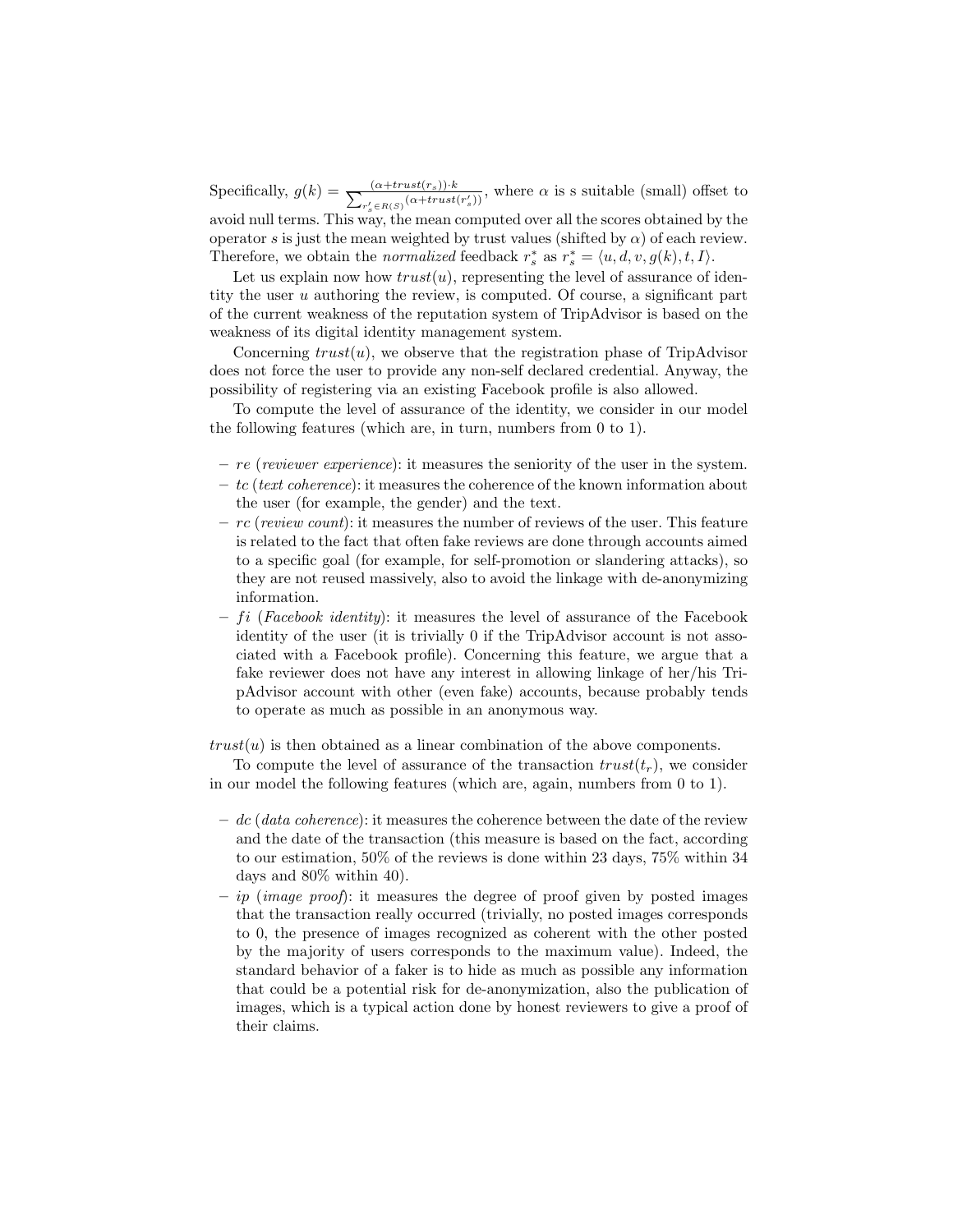- $-rl$  (review locality): it measures the presence of other reviews by the same user in the same location (city or region) if different from the place of residence corresponding to transactions experienced in the same period.
- or (operator reaction): it measures the presence of a reaction posted by the operator which is an outlier w.r.t. the standard behavior of the operator.

 $trust(t<sub>r</sub>)$  is also obtained as a linear combination of the above components.

# 3 Experiments

In this section, we describe the experiments carried out to validate the proposal: they are based on real-life reviews of restaurants extracted from the TripAdvisor site. First, we describe the data collection procedure and the error metrics used in the experiments. Then, we discuss how a score quantifying the (actual) quality of a restaurant has been computed (it is used as ground truth) and the method adopted to tune the weight of the reputation model parameters. Finally, we show the improvements obtained by our proposal in measuring the score of a restaurant.

#### 3.1 Test Bed

For the study presented in this contribution, we consider data taken from TripAdvisor. Data were collected in January 2017, by developing an ad-hoc scraping software and by using the available API to crawl information. The web scraping process was performed by a Python script that navigated through the restaurants available on the Province of Lucca web page. The metadata related to a review, such as the language of the review, the rating, etc, were obtained by the available APIs. We also stored the reviewers' profiles, which include, when available, the age and country of origin.

At the end of the extraction phase, we obtained a dataset composed of 1.499 restaurants, 60.613 reviewers, and 107.556 reviews. Each review judges the quality of a restaurant by an integer score from 1 to 5.

In our experiments, we define the bias of a review w as  $B^w = \frac{|s^w - GT^r|}{5}$  $\frac{1}{5}$ , where  $s^w$  is the review score of the restaurant r, the operator |x| denotes the absolute value of the number x, and  $Q<sup>r</sup>$  (expected quality) is a real number in the interval  $[1, 5]$  representing the quality of the restaurant r, which is computed as the average of the scores of that restaurant.  $B^w$  represents how much the review score is far from the score of the restaurant and it is normalized w.r.t. the maximum score (i.e., 5). For example,  $B^w = 0$  means that the review score is coherent with the quality of the restaurant.

We define *review bias* of a restaurant r as

$$
RB^r = \frac{\sum_{i=0}^n |B^{W_i}|}{n} \tag{1}
$$

https://www.tripadvisor.com/Tourism-g187898-Lucca Province of Lucca Tusc any-Vacations.html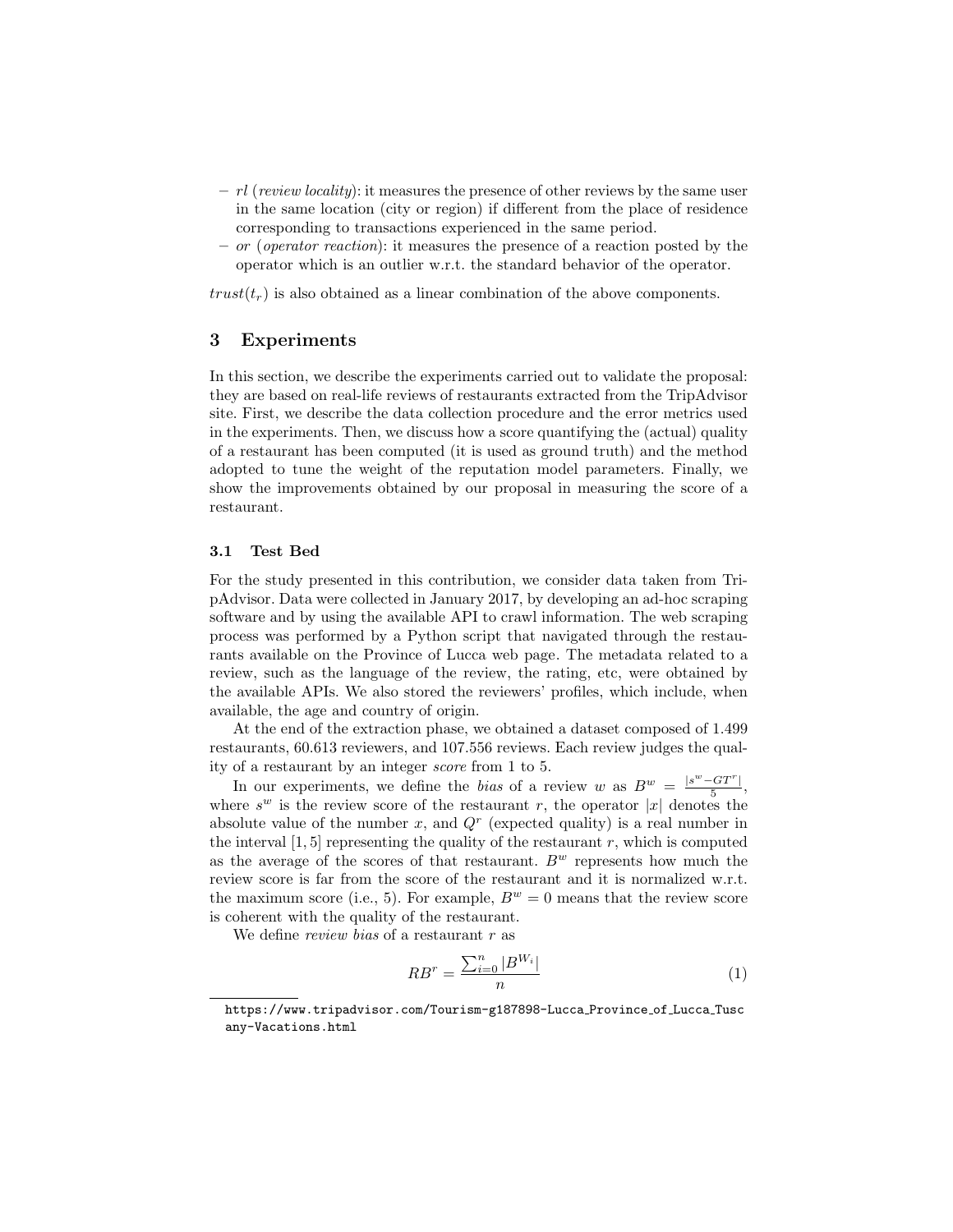where  $W_i$  is the *i*-th of the *n* reviews of the restaurant *r*. In words, it is used to quantify the amount of variation of the reviews of a restaurant w.r.t. the expected quality of that restaurant. For example,  $RB<sup>r</sup> = 0$  means that all review scores coincide and their value reflects the quality of r.

Given a reputation model  $t_u$ , we define its error %

$$
E^{u} = \frac{\sum_{i=0}^{m} RB_{i}^{r}}{m} \cdot 100
$$
 (2)

where  $m$  is the number of restaurants used in the reputation model and  $r_i$  is the i-th one. Clearly, it is the average of the review bias computed for all restaurants.

Finally, to compare the accuracy of two reputation models  $t_1$  and  $t_2$ , we define the *improvement* % of  $t_1$  (w.r.t.  $t_2$ ) as  $I_1 = \frac{E^1 - E^2}{E^1} \cdot 100$ . Observe that the improvement can be negative in case the reputation model is less accurate than the compared one.

#### 3.2 Parameter Setting

The reputation model presented in this paper uses only five of the parameters defined in Section 2, because they are the only ones evaluable from the collected dataset: two based on the identity of the reviewer and three based on the transaction. They assume a rate from 0 to 1 and how their rate is computed is now discussed.

- $f_1$  This parameter is related to the number of reviews done by the reviewer. We computed an average of 36 reviews for each reviewer and we assigned 1 to this parameter to reviewers with at least twice the average value. This values is linearly reduced to 0 for reviewers with only 1 review.
- $f_2$  This parameter is 1 if the reviewer signs in by Facebook, 0 otherwise.
- $f_3$  This parameter is 1 if the review contains at least an image, 0 otherwise.
- $f_4$  This parameter is related to length of the reviewer membership. As We have reviewers with activity up to 180 months, we assigned 1 to the rate of ID2  $= 1$  to reviewers with at least 90 months of activity. This values is linearly reduced to 0 for reviewers registered very recently (clearly, recently w.r.t. the period in which data have been collected)
- $f<sub>5</sub>$  This parameter is related to the coherence between review date and visit date. We set  $f_5 = 1$  if time delta  $< 15$  days, else  $f_5 = .75$  if time delta  $< 30$ days, else  $f_5 = .25$  if time delta < 45 days, 0 otherwise.

In the next experiment, we analyze the performance of our model in which a single parameter is considered. The result of this experiment is reported in Fig. 1.(a) and shows that some parameters are useful to improve the reputation model (namely,  $f_1$ ,  $f_3$ , and  $f_4$ ), others reduce its performance.

The next task is to combine all parameters and, for this purpose, we need to give a weight to each of them. Such weights are computed by applying a

Observe that this number includes many reviews that are not included in our dataset.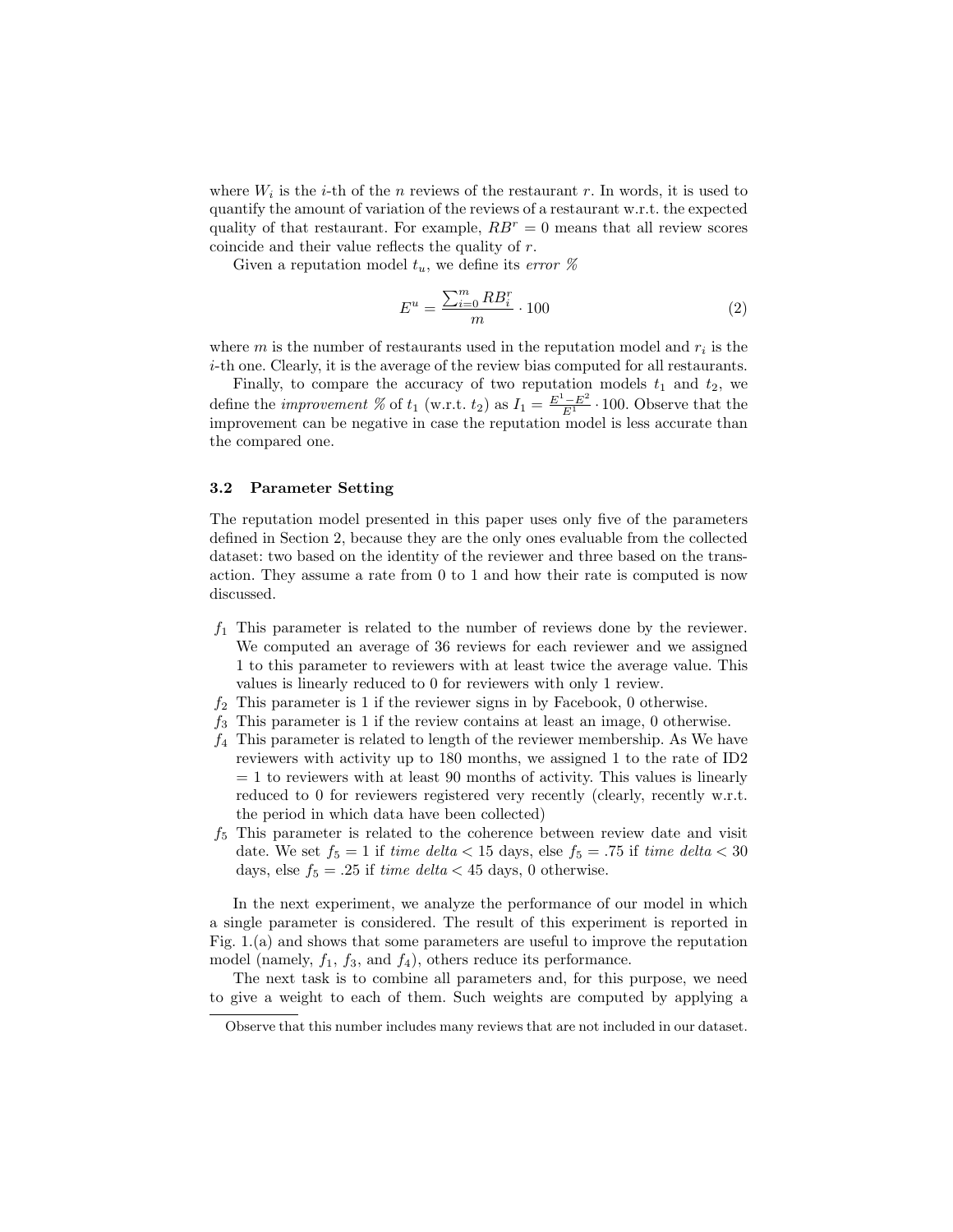

(a) Improvement of the reputation model (b) Performance of the proposed reputaenabling only one parameter at a time tion model

Fig. 1: Experiment results

multivariable regression model with the five parameters  $f_1 \ldots f_5$  which returned the following weights  $w_1 = 0.6068$ ,  $w_2 = 0.2520$ ,  $w_3 = 0.0605$ ,  $w_4 = 0.2864$ ,  $w_5 = 0.5778$ , where  $w_x$  is the weight of the parameter  $f_x$  with  $1 \le x \le 5$ . These weights will be used in the next experiment.

#### 3.3 Validation

In this experiment, we measure the performance of the reputation model of TripAdvisor and the performance obtained by using the reputation model proposed in this paper, setting the parameter weight to the values obtained in Section 3.2. We measured the review bias for the first n reviews, with n ranging from 10 to 100: we limited the upper bound to 100 because, for higher values, the review bias is very low. In Fig. 1.(b), we report the improvement  $\%$  of the proposed reputation model w.r.t. that of TripAdvisor. It is possible to see that our proposal always gives the best results: the improvement is higher when a restaurant has few reviews, that is when it is more vulnerable to fake reviews.

# 4 Conclusion

TripAdvisor, as well as many other reputation systems, suffers from self-promoting and slandering attacks typically performed by using fake accounts just created for this purpose, which post fake reviews not corresponding to real experiences. In this paper, we defined a new reputation model for the reviews of TripAdvisor. Our proposal aims at evaluate the dependability of a review on the basis of a level of assurance for both identity proofing and truth of the transaction. We validate our proposal by measuring the improvement obtained by enabling our reputation model on a real-life dataset reviews referring to restaurants of the Province of Lucca, Italy. Anyway, the paper is just aimed to give a general experimental validation of the whole approach and, thus, of the global combination